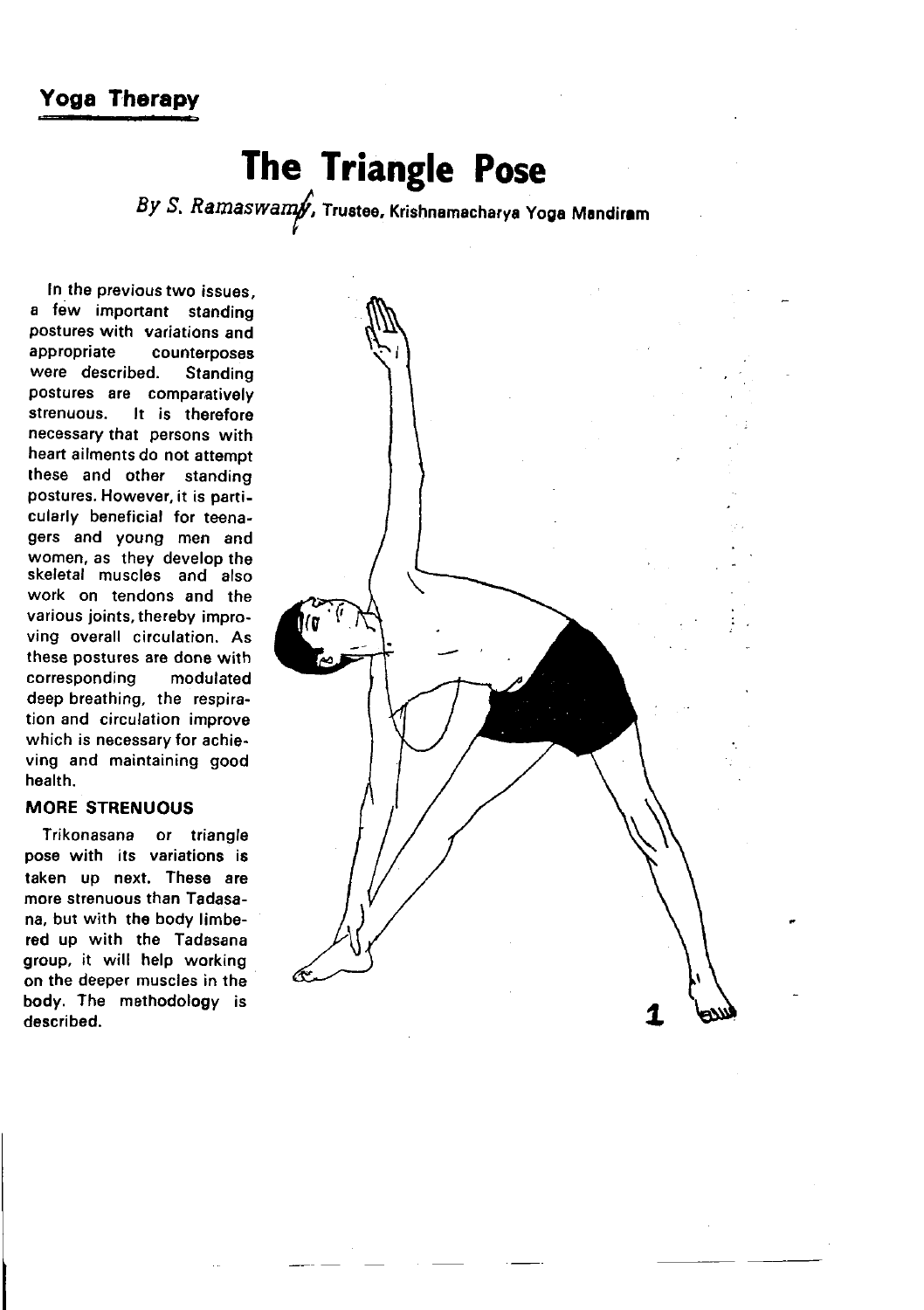Start with Tadasana Samasthithi. Inhale, raise the arms<br>to shoulder level. Exhale. to shoulder level jumping and spreading the legs about  $3$  to  $3\frac{1}{6}$ . Take a few normal breaths and geta 'feel' for the posture. Now exhale, turn the head and neck to the left side, so that you look over the left shoulder and bending at the hip, lower the trunk, keeping the palm on the right foot. Those who cannot bend that far may hold the ankle a little higher. After practice, some may be able to bend as low as to keep the palm on the ground by the side of the foot. You should not feel tight in the neck or flushing of the face, which indicates that you are straining. With longer and finerexhalation or the Rechaka capacity, it will become easier to do in course of time. After a few breaths In the posture, which is Uthi-

i )

I I ta Trikonasana, inhale, raising back to the starting Trikonasana Sthithi. Repeat the same on the left side. One should keep the knees and elbows straight in this posture. Refer Sketch (1).

In this asana, back, hip, arms, neck and the soles get copious blood supply. Further, if practised consistent with one's physical condition, rheumatic pain in the hip back, knees and the elbows will gradually reduce. Further it is one of the best posutres for obese persons to reduce fat in the arm, neck, waist, lower abdomen and back regions.

Those who are unsteady while standing erect, may do the posture while lying down. keeping the back of rhe neck, back, buttocks and back of the heels firm on the

ground. However,. after a few days, one may start doing the regular posture. Pregnant women should not do this posture.

### PARSVA KONASANAM

Start as in Trikonasana, with feet spred by about 3 to  $3\frac{1}{2}$  and arms at shoulder<br>level and back straight and back straight. Exhale, press the left foot and bend the right leg at the knee, bodyatthe hip, placing the right palm on top of the right foot. The teft arm is also gradually swung overhead, so that it is parallel to the ground. Refer to sketeh (2), Stay in theposture for a few breaths. Inhale, returning to the starting position. Repeat on the left side. This is Uthita Parsvakonasana. lt may be possible to keep the palm on the ground besides the foot after some practice-